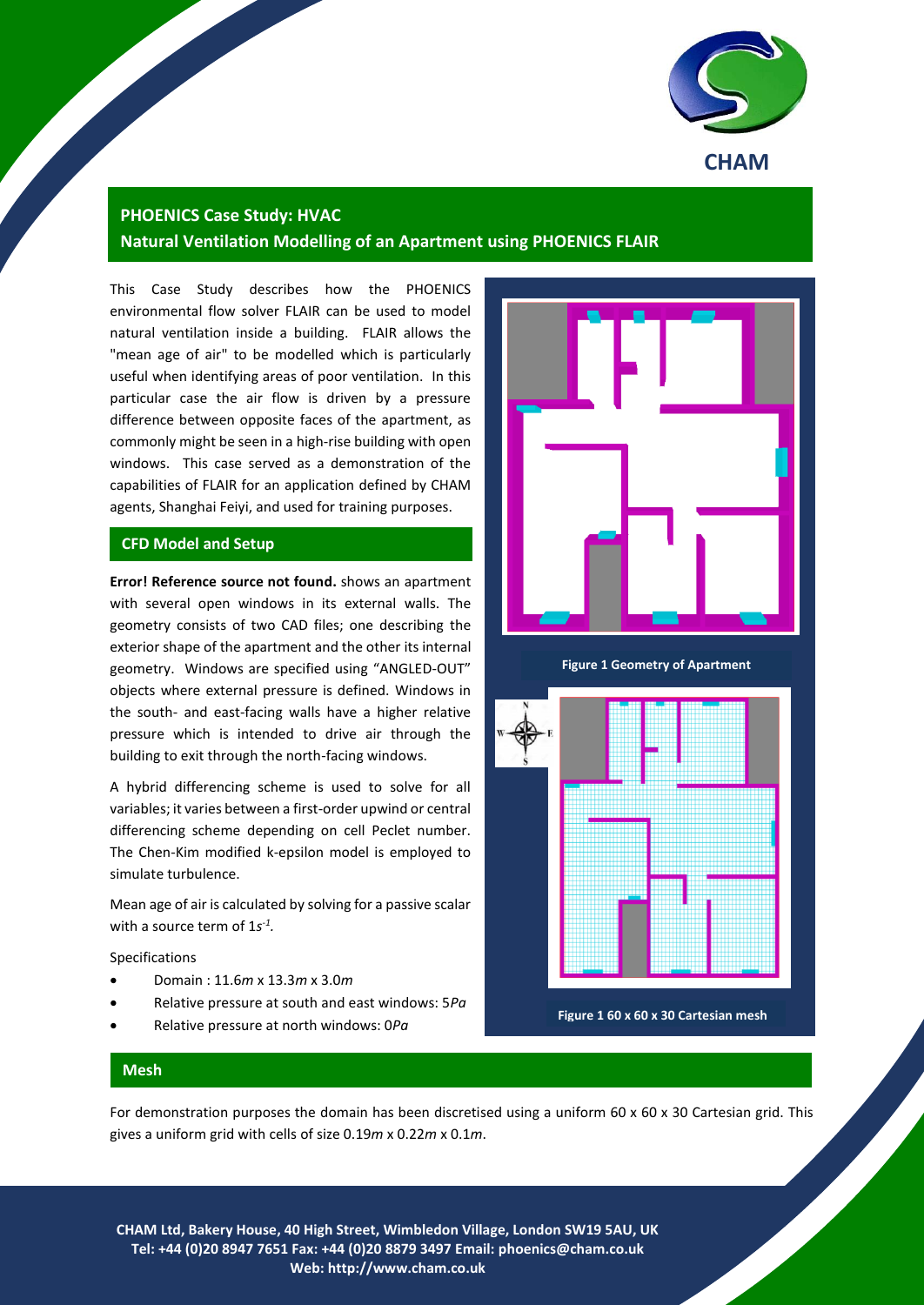# **Results**

Figure 3 shows pressure contours through the individual rooms of the building, at a height of 1.45*m* above the floor. The specified 5Pa over-pressure is applied on the external side of the south-facing and east-facing windows.

The pressure level in the rooms adjacent to these windows depends on the balances of the upstream and downstream resistances for each **room.**



Error! Reference source not found. shows the ventilation pattern, at a height of 1.45*m* above the floor. Dark blue areas represent relatively poorly-ventilated corners.